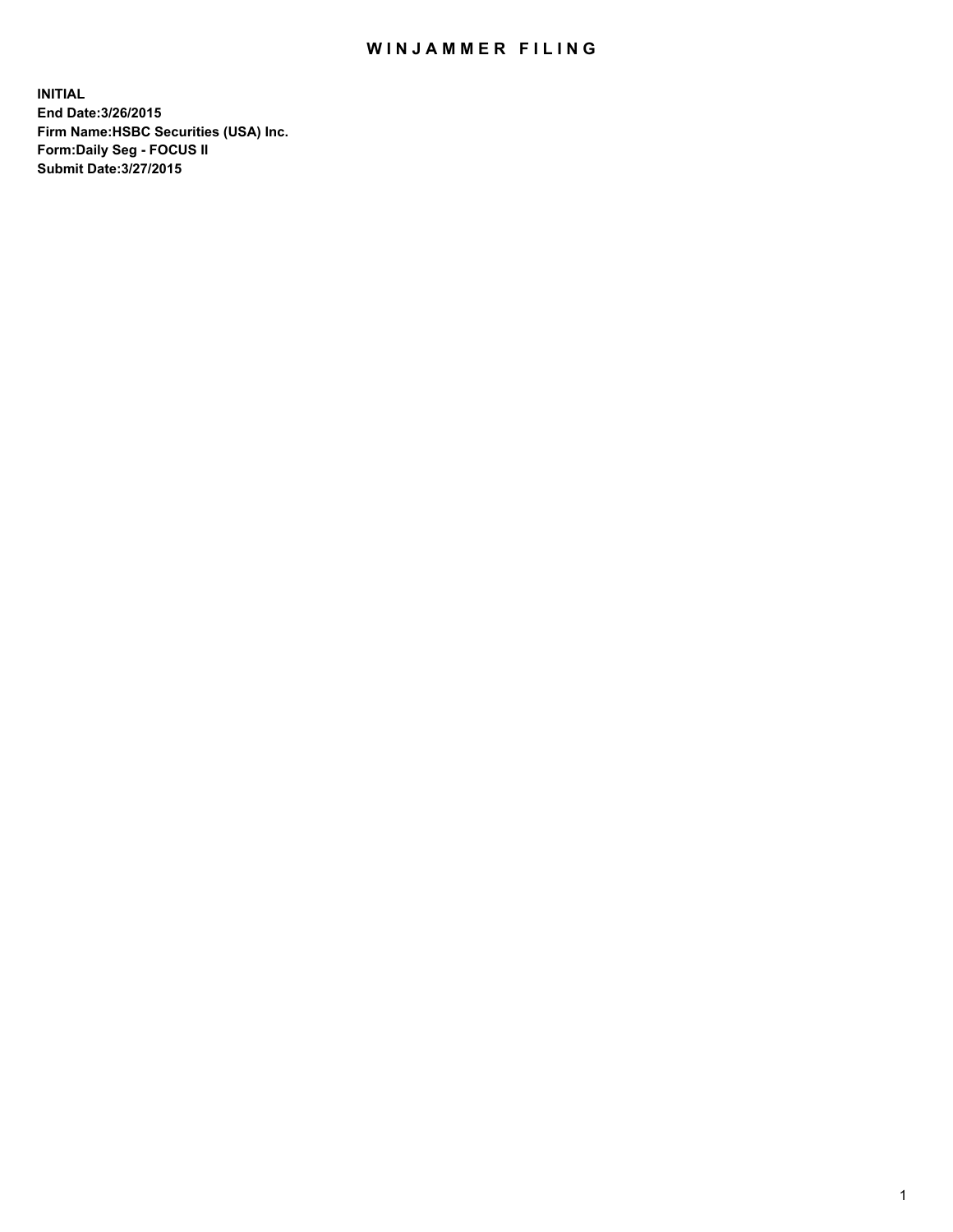## **INITIAL End Date:3/26/2015 Firm Name:HSBC Securities (USA) Inc. Form:Daily Seg - FOCUS II Submit Date:3/27/2015 Daily Segregation - Cover Page**

| Name of Company<br><b>Contact Name</b><br><b>Contact Phone Number</b><br><b>Contact Email Address</b>                                                                                                                                                                                                                         | <b>HSBC Securities (USA) Inc.</b><br>Steven richardson<br>212-525-6445<br>steven.richardson@us.hsbc.com |
|-------------------------------------------------------------------------------------------------------------------------------------------------------------------------------------------------------------------------------------------------------------------------------------------------------------------------------|---------------------------------------------------------------------------------------------------------|
| FCM's Customer Segregated Funds Residual Interest Target (choose one):<br>a. Minimum dollar amount: ; or<br>b. Minimum percentage of customer segregated funds required:%; or<br>c. Dollar amount range between: and; or<br>d. Percentage range of customer segregated funds required between:% and%.                         | 50,000,000<br>00<br>0 <sub>0</sub>                                                                      |
| FCM's Customer Secured Amount Funds Residual Interest Target (choose one):<br>a. Minimum dollar amount: ; or<br>b. Minimum percentage of customer secured funds required:%; or<br>c. Dollar amount range between: and; or<br>d. Percentage range of customer secured funds required between:% and%.                           | 10,000,000<br>0 <sub>0</sub><br>00                                                                      |
| FCM's Cleared Swaps Customer Collateral Residual Interest Target (choose one):<br>a. Minimum dollar amount: ; or<br>b. Minimum percentage of cleared swaps customer collateral required:%; or<br>c. Dollar amount range between: and; or<br>d. Percentage range of cleared swaps customer collateral required between:% and%. | 30,000,000<br><u>00</u><br><u>00</u>                                                                    |

Attach supporting documents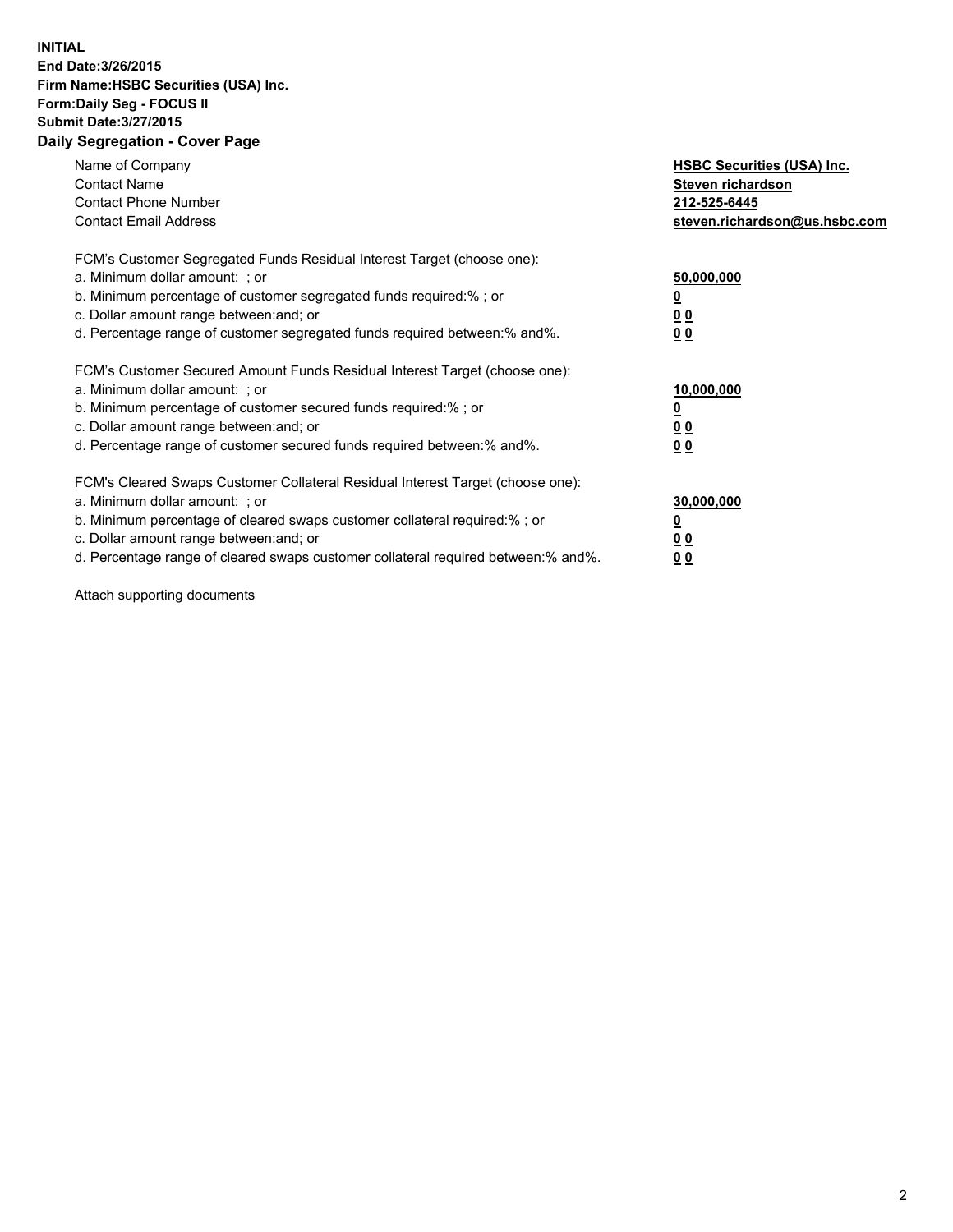**INITIAL End Date:3/26/2015 Firm Name:HSBC Securities (USA) Inc. Form:Daily Seg - FOCUS II Submit Date:3/27/2015 Daily Segregation - Secured Amounts**

Foreign Futures and Foreign Options Secured Amounts Amount required to be set aside pursuant to law, rule or regulation of a foreign government or a rule of a self-regulatory organization authorized thereunder **0** [7305] 1. Net ledger balance - Foreign Futures and Foreign Option Trading - All Customers A. Cash **132,017,374** [7315] B. Securities (at market) **29,899,884** [7317] 2. Net unrealized profit (loss) in open futures contracts traded on a foreign board of trade **6,268,211** [7325] 3. Exchange traded options a. Market value of open option contracts purchased on a foreign board of trade **0** [7335] b. Market value of open contracts granted (sold) on a foreign board of trade **0** [7337] 4. Net equity (deficit) (add lines 1. 2. and 3.) **168,185,469** [7345] 5. Account liquidating to a deficit and account with a debit balances - gross amount **1,711,649** [7351] Less: amount offset by customer owned securities **-1,711,150** [7352] **499** [7354] 6. Amount required to be set aside as the secured amount - Net Liquidating Equity Method (add lines 4 and 5) **168,185,968** [7355] 7. Greater of amount required to be set aside pursuant to foreign jurisdiction (above) or line 6. **168,185,968** [7360] FUNDS DEPOSITED IN SEPARATE REGULATION 30.7 ACCOUNTS 1. Cash in banks A. Banks located in the United States **67,754,949** [7500] B. Other banks qualified under Regulation 30.7 **0** [7520] **67,754,949** [7530] 2. Securities A. In safekeeping with banks located in the United States **74,899,884** [7540] B. In safekeeping with other banks qualified under Regulation 30.7 **0** [7560] **74,899,884** [7570] 3. Equities with registered futures commission merchants A. Cash **0** [7580] B. Securities **0** [7590] C. Unrealized gain (loss) on open futures contracts **0** [7600] D. Value of long option contracts **0** [7610] E. Value of short option contracts **0** [7615] **0** [7620] 4. Amounts held by clearing organizations of foreign boards of trade A. Cash **0** [7640] B. Securities **0** [7650] C. Amount due to (from) clearing organization - daily variation **0** [7660] D. Value of long option contracts **0** [7670] E. Value of short option contracts **0** [7675] **0** [7680] 5. Amounts held by members of foreign boards of trade A. Cash **65,891,871** [7700] B. Securities **0** [7710] C. Unrealized gain (loss) on open futures contracts **6,268,211** [7720] D. Value of long option contracts **0** [7730] E. Value of short option contracts **0** [7735] **72,160,082** [7740] 6. Amounts with other depositories designated by a foreign board of trade **0** [7760] 7. Segregated funds on hand **0** [7765] 8. Total funds in separate section 30.7 accounts **214,814,915** [7770] 9. Excess (deficiency) Set Aside for Secured Amount (subtract line 7 Secured Statement Page 1 from Line 8) **46,628,947** [7380] 10. Management Target Amount for Excess funds in separate section 30.7 accounts **36,937,570** [7780] 11. Excess (deficiency) funds in separate 30.7 accounts over (under) Management Target **9,691,377** [7785]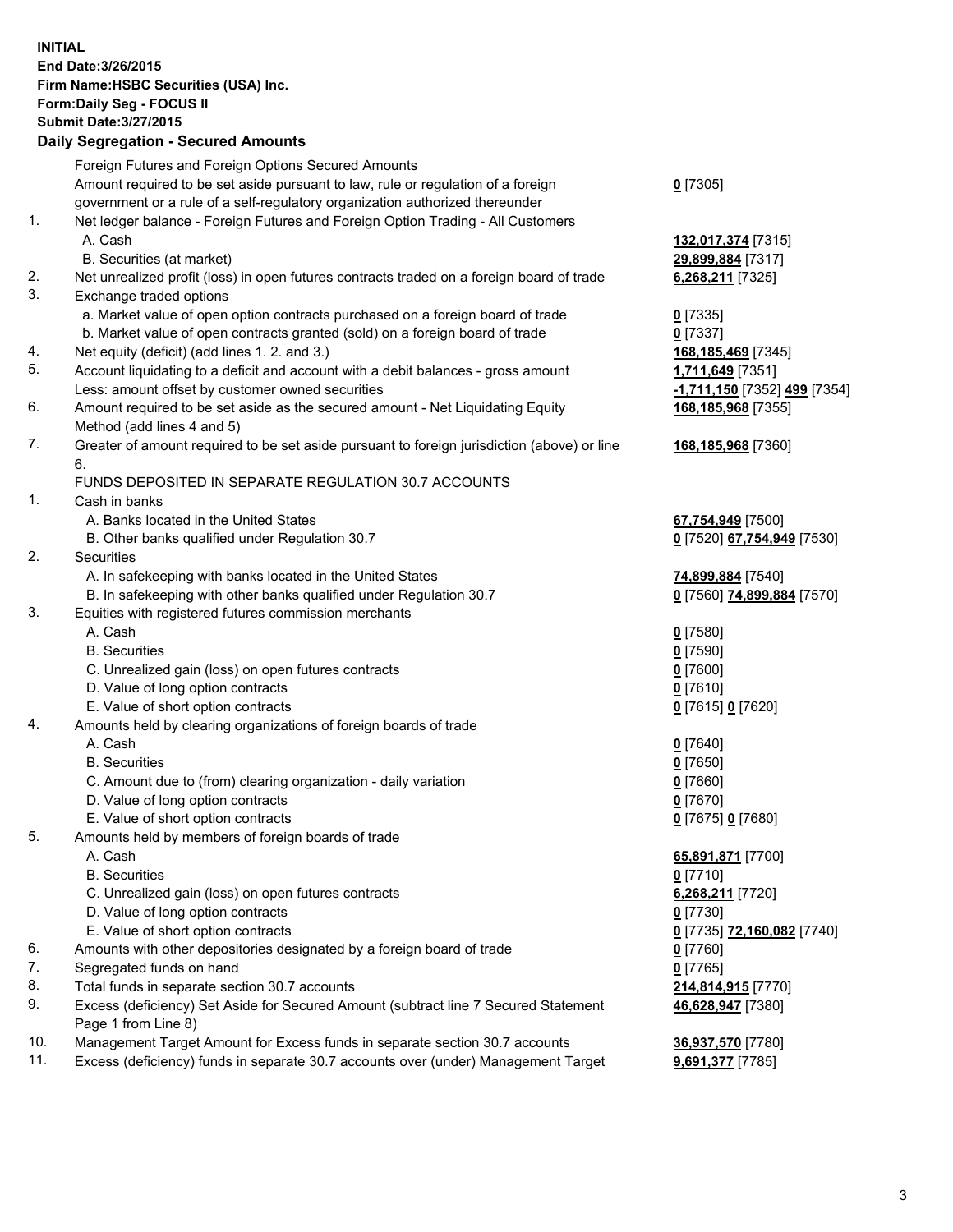| <b>INITIAL</b> | End Date: 3/26/2015<br>Firm Name: HSBC Securities (USA) Inc.<br>Form: Daily Seg - FOCUS II                    |                            |
|----------------|---------------------------------------------------------------------------------------------------------------|----------------------------|
|                | <b>Submit Date: 3/27/2015</b>                                                                                 |                            |
|                | Daily Segregation - Segregation Statement                                                                     |                            |
|                | SEGREGATION REQUIREMENTS(Section 4d(2) of the CEAct)                                                          |                            |
| 1.             | Net ledger balance                                                                                            |                            |
|                | A. Cash                                                                                                       | 323,320,882 [7010]         |
|                | B. Securities (at market)                                                                                     | 660,414,799 [7020]         |
| 2.<br>3.       | Net unrealized profit (loss) in open futures contracts traded on a contract market<br>Exchange traded options | $-11,411,326$ [7030]       |
|                | A. Add market value of open option contracts purchased on a contract market                                   | 105,378,944 [7032]         |
|                | B. Deduct market value of open option contracts granted (sold) on a contract market                           | -9,665,896 [7033]          |
| 4.             | Net equity (deficit) (add lines 1, 2 and 3)                                                                   | 1,068,037,403 [7040]       |
| 5.             | Accounts liquidating to a deficit and accounts with                                                           |                            |
|                | debit balances - gross amount                                                                                 | 9,256,694 [7045]           |
|                | Less: amount offset by customer securities                                                                    | -9,256,694 [7047] 0 [7050] |
| 6.             | Amount required to be segregated (add lines 4 and 5)                                                          | 1,068,037,403 [7060]       |
|                | FUNDS IN SEGREGATED ACCOUNTS                                                                                  |                            |
| 7.             | Deposited in segregated funds bank accounts                                                                   |                            |
|                | A. Cash                                                                                                       | 16,783,171 [7070]          |
|                | B. Securities representing investments of customers' funds (at market)                                        | $0$ [7080]                 |
|                | C. Securities held for particular customers or option customers in lieu of cash (at<br>market)                | 76,827,055 [7090]          |
| 8.             | Margins on deposit with derivatives clearing organizations of contract markets                                |                            |
|                | A. Cash                                                                                                       | 245,370,571 [7100]         |
|                | B. Securities representing investments of customers' funds (at market)                                        | 115,232,194 [7110]         |
|                | C. Securities held for particular customers or option customers in lieu of cash (at<br>market)                | 583,587,744 [7120]         |
| 9.             | Net settlement from (to) derivatives clearing organizations of contract markets                               | -5,438,524 [7130]          |
| 10.            | Exchange traded options                                                                                       |                            |
|                | A. Value of open long option contracts                                                                        | 105,378,944 [7132]         |
|                | B. Value of open short option contracts                                                                       | -9,665,896 [7133]          |
| 11.            | Net equities with other FCMs                                                                                  |                            |
|                | A. Net liquidating equity                                                                                     | 37,365,973 [7140]          |
|                | B. Securities representing investments of customers' funds (at market)                                        | $0$ [7160]                 |
|                | C. Securities held for particular customers or option customers in lieu of cash (at<br>market)                | $0$ [7170]                 |
| 12.            | Segregated funds on hand                                                                                      | $0$ [7150]                 |
| 13.            | Total amount in segregation (add lines 7 through 12)                                                          | 1,165,441,232 [7180]       |
| 14.            | Excess (deficiency) funds in segregation (subtract line 6 from line 13)                                       | 97,403,829 [7190]          |
| 15.            | Management Target Amount for Excess funds in segregation                                                      | 50,000,000 [7194]          |
| 16.            | Excess (deficiency) funds in segregation over (under) Management Target Amount                                | 47,403,829 [7198]          |

16. Excess (deficiency) funds in segregation over (under) Management Target Amount Excess